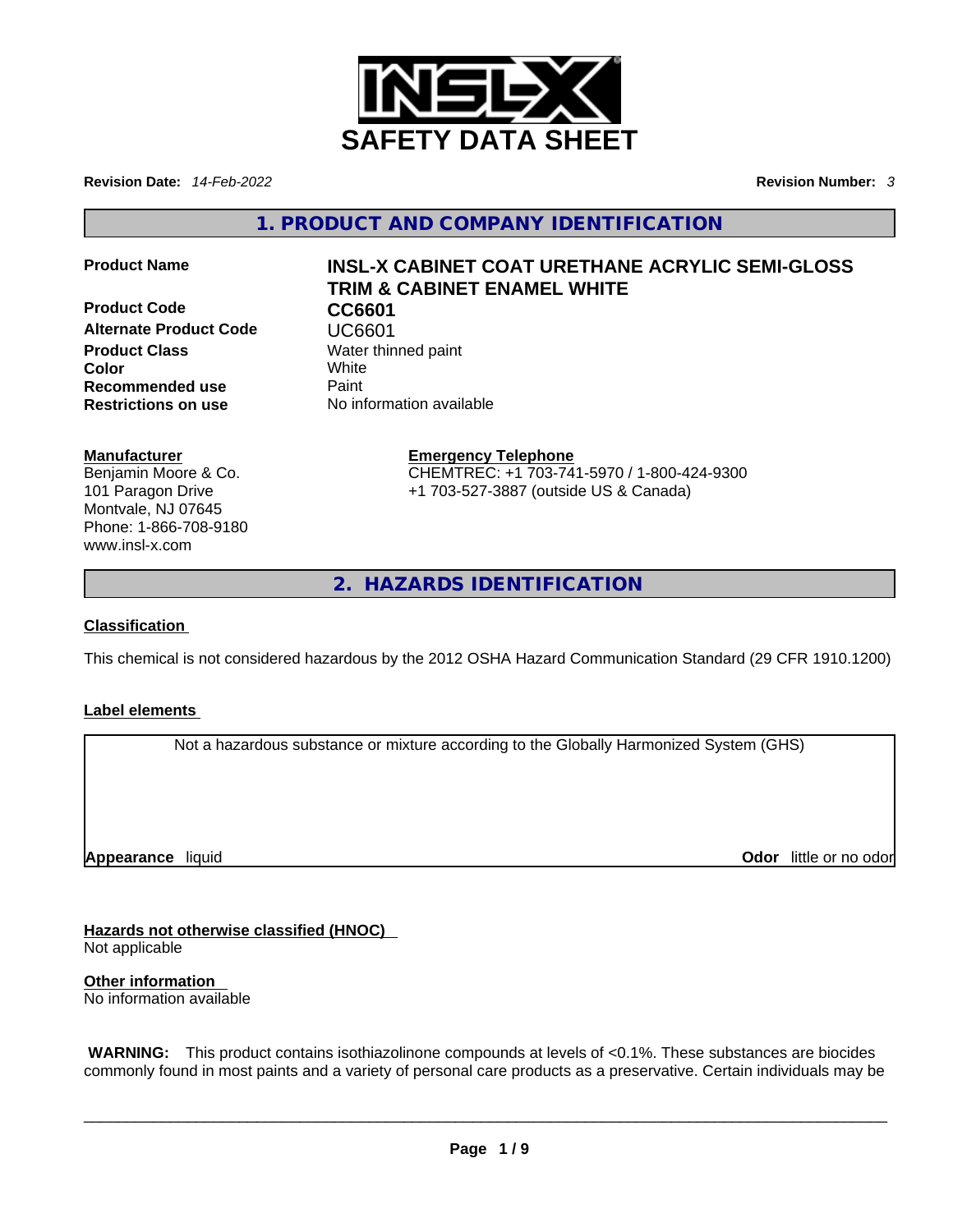sensitive or allergic to these substances, even at low levels.

## **3. COMPOSITION INFORMATION ON COMPONENTS**

| $- - -$      | NI/                                                   | $\Omega$<br>w.<br>70                                   |
|--------------|-------------------------------------------------------|--------------------------------------------------------|
| dioxide<br>ш | $\sim$ $\sim$ $\sim$ $\sim$ $\sim$ $\sim$ $\sim$<br>. | $\Omega$<br>חה<br><u>_</u><br>$ -$<br>$\sim$<br>$\sim$ |

|                                                  | 4. FIRST AID MEASURES                                                                                    |
|--------------------------------------------------|----------------------------------------------------------------------------------------------------------|
| <b>General Advice</b>                            | No hazards which require special first aid measures.                                                     |
| <b>Eye Contact</b>                               | Rinse thoroughly with plenty of water for at least 15 minutes and consult a<br>physician.                |
| <b>Skin Contact</b>                              | Wash off immediately with soap and plenty of water while removing all<br>contaminated clothes and shoes. |
| <b>Inhalation</b>                                | Move to fresh air. If symptoms persist, call a physician.                                                |
| Ingestion                                        | Clean mouth with water and afterwards drink plenty of water. Consult a physician<br>if necessary.        |
| <b>Most Important</b><br><b>Symptoms/Effects</b> | None known.                                                                                              |
| <b>Notes To Physician</b>                        | Treat symptomatically.                                                                                   |

**5. FIRE-FIGHTING MEASURES** 

| <b>Suitable Extinguishing Media</b>                                              | Use extinguishing measures that are appropriate to local<br>circumstances and the surrounding environment.                                   |
|----------------------------------------------------------------------------------|----------------------------------------------------------------------------------------------------------------------------------------------|
| Protective equipment and precautions for firefighters                            | As in any fire, wear self-contained breathing apparatus<br>pressure-demand, MSHA/NIOSH (approved or equivalent)<br>and full protective gear. |
| <b>Specific Hazards Arising From The Chemical</b>                                | Closed containers may rupture if exposed to fire or<br>extreme heat.                                                                         |
| Sensitivity to mechanical impact                                                 | No.                                                                                                                                          |
| Sensitivity to static discharge                                                  | No                                                                                                                                           |
| <b>Flash Point Data</b><br>Flash point (°F)<br>Flash Point (°C)<br><b>Method</b> | Not applicable<br>Not applicable<br>Not applicable                                                                                           |
| <b>Flammability Limits In Air</b>                                                |                                                                                                                                              |
|                                                                                  |                                                                                                                                              |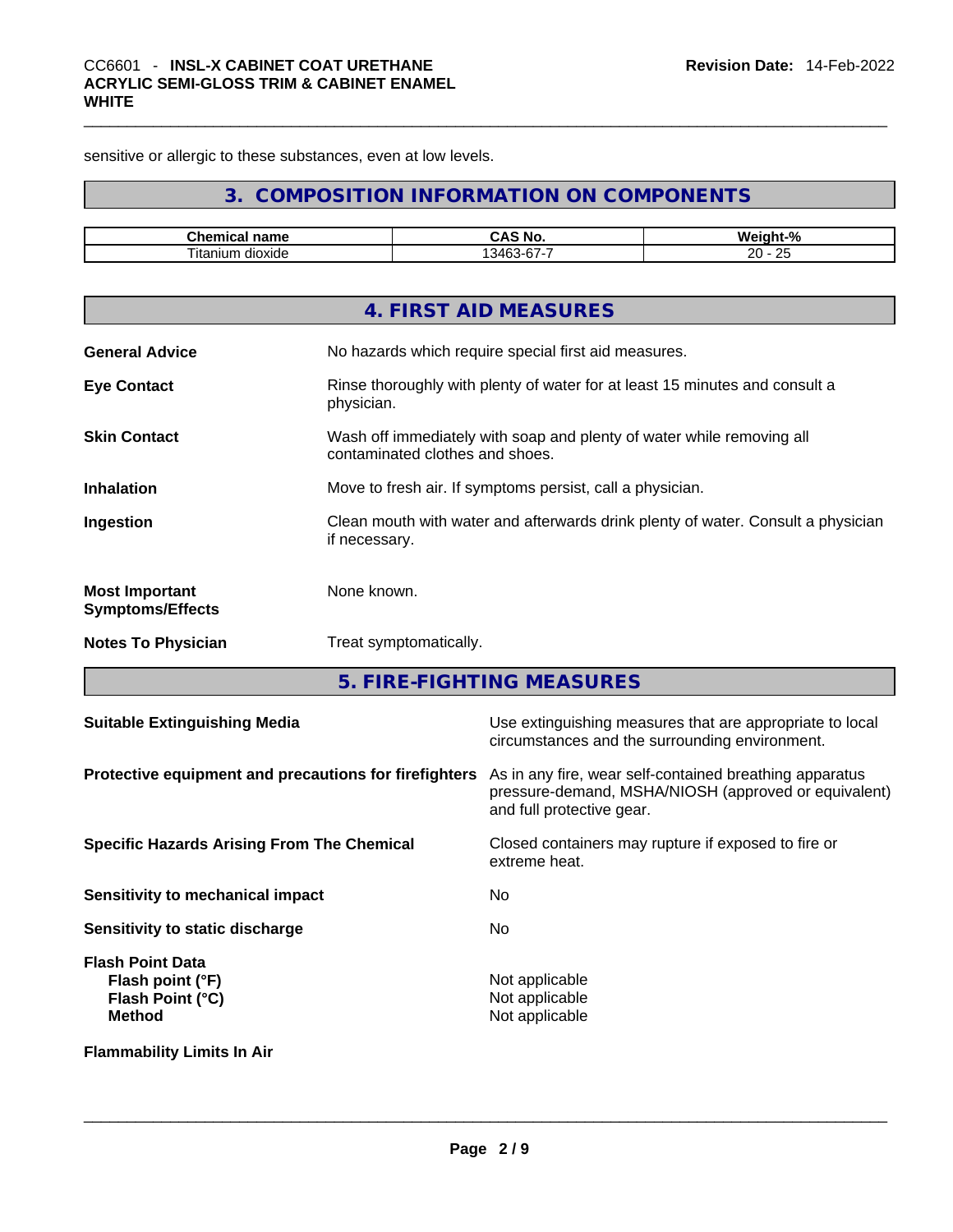# **Lower flammability limit:** Not applicable **Upper flammability limit:** Not applicable *The ratings assigned are only suggested ratings, the contractor/employer has ultimate responsibilities for NFPA ratings where this system is used. Additional information regarding the NFPA rating system is available from the National Fire Protection Agency (NFPA) at www.nfpa.org.*  **6. ACCIDENTAL RELEASE MEASURES Personal Precautions Avoid contact with skin, eyes and clothing. Ensure adequate ventilation. NFPA Health:** 1 **Flammability:** 0 **Instability:** 0 **Special:** Not Applicable **NFPA Legend** 0 - Not Hazardous 1 - Slightly 2 - Moderate 3 - High 4 - Severe

| Personal Precautions             | Avoid contact with skin, eyes and clothing. Ensure adequate ventilation.                                                                                                         |
|----------------------------------|----------------------------------------------------------------------------------------------------------------------------------------------------------------------------------|
| <b>Other Information</b>         | Prevent further leakage or spillage if safe to do so.                                                                                                                            |
| <b>Environmental precautions</b> | See Section 12 for additional Ecological Information.                                                                                                                            |
| <b>Methods for Cleaning Up</b>   | Soak up with inert absorbent material. Sweep up and shovel into suitable<br>containers for disposal.                                                                             |
|                                  | 7. HANDLING AND STORAGE                                                                                                                                                          |
| <b>Handling</b>                  | Avoid contact with skin, eyes and clothing. Avoid breathing vapors, spray mists or<br>sanding dust. In case of insufficient ventilation, wear suitable respiratory<br>equipment. |
| <b>Storage</b>                   | Keep container tightly closed. Keep out of the reach of children.                                                                                                                |
| <b>Incompatible Materials</b>    | No information available                                                                                                                                                         |
|                                  |                                                                                                                                                                                  |

## **8. EXPOSURE CONTROLS/PERSONAL PROTECTION**

### **Exposure Limits**

| ---<br>юше<br>u       | эυ<br><br>. . | <b>DEI</b><br>--      |
|-----------------------|---------------|-----------------------|
| ioxide<br>הווור<br>Цc | ™             | TM/A<br>.<br><b>.</b> |

### **Legend**

ACGIH - American Conference of Governmental Industrial Hygienists Exposure Limits OSHA - Occupational Safety & Health Administration Exposure Limits N/E - Not Established

**Engineering Measures** Ensure adequate ventilation, especially in confined areas.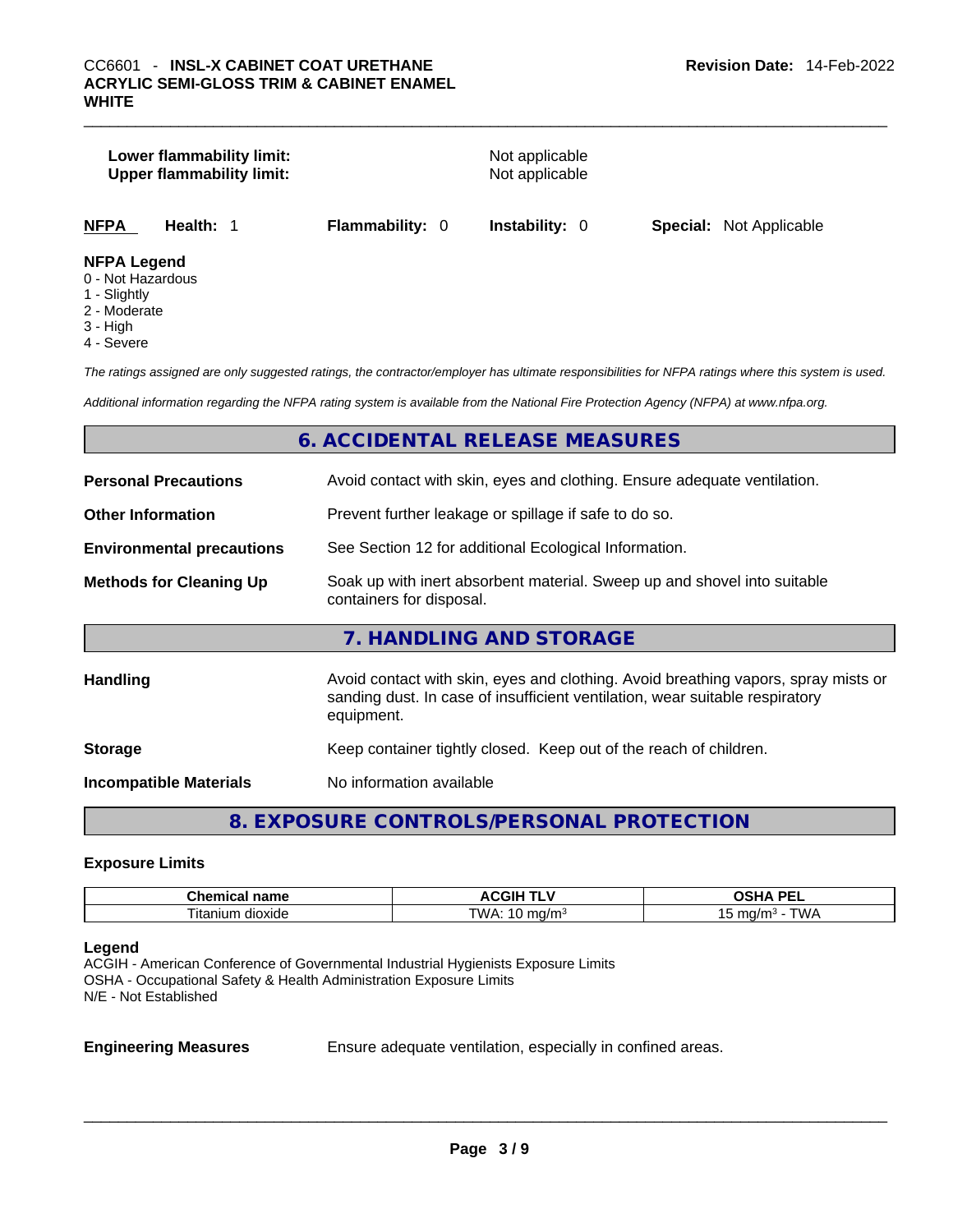| <b>Personal Protective Equipment</b> |                                                                                                                                     |
|--------------------------------------|-------------------------------------------------------------------------------------------------------------------------------------|
| <b>Eye/Face Protection</b>           | Safety glasses with side-shields.                                                                                                   |
| <b>Skin Protection</b>               | Protective gloves and impervious clothing.                                                                                          |
| <b>Respiratory Protection</b>        | In case of insufficient ventilation wear suitable respiratory equipment.                                                            |
| <b>Hygiene Measures</b>              | Avoid contact with skin, eyes and clothing. Remove and wash contaminated<br>clothing before re-use. Wash thoroughly after handling. |

### **9. PHYSICAL AND CHEMICAL PROPERTIES**

**Appearance** liquid **Odor**<br> **Odor Threshold**<br> **Odor Threshold**<br> **CODOR**<br> **CODOR**<br> **CODOR**<br> **CODOR**<br> **CODOR**<br> **CODOR**<br> **CODOR**<br> **CODOR**<br> **CODOR Density (lbs/gal)** 10.4 - 10.5 **Specific Gravity** 1.24 - 1.26 **pH bH** *pH* **Viscosity (cps) Viscosity (cps) No information available Solubility(ies)** No information available **Water solubility No information available No information available Evaporation Rate No information available No information available Vapor pressure No information available No information available Vapor density**<br> **We Solids**<br>
We Solids
2014<br>
2014<br>
2015<br>
2015<br>
2016<br>
2015<br>
2016<br>
2015<br>
2016<br>
2016<br>
2016<br>
2016<br>
2016<br>
2016<br>
2016<br>
2016 **Wt. % Solids 10 - 50 - 40 - 50 - 40 - 40 - 50 - 40 - 50 - 40 - 50 - 40 - 50 - 40 - 50 - 40 - 50 - 40 - 50 - 40 Vol. % Solids Wt. % Volatiles** 50 - 60 **Vol. % Volatiles** 60 - 70 **VOC Regulatory Limit (g/L)** < 50 **Boiling Point (°F)** 212 **Boiling Point (°C)** 100 **Freezing point (°F)** 32 **Freezing Point (°C)** 0 **Flash point (°F)** Not applicable **Flash Point (°C)** Not applicable **Method**<br> **Plammability (solid, gas)**<br> **Plammability (solid, gas)**<br> **Not applicable Flammability** (solid, gas) **Upper flammability limit:**<br> **Lower flammability limit:** Not applicable Not applicable **Lower flammability limit:**<br> **Autoignition Temperature (°F)** Not applicable have not available **Autoignition Temperature (°F) Autoignition Temperature (°C)** No information available **Decomposition Temperature (°F)** No information available **Decomposition Temperature (°C)** No information available **Partition coefficient** No information available

# **No information available**

**10. STABILITY AND REACTIVITY** 

**Conditions to avoid**<br> **Example 2018**<br> **Conditions to avoid**<br> **Example 2018**<br> **Prevent from freezing.** 

**Reactivity Not Applicable Not Applicable Chemical Stability** Stable under normal conditions.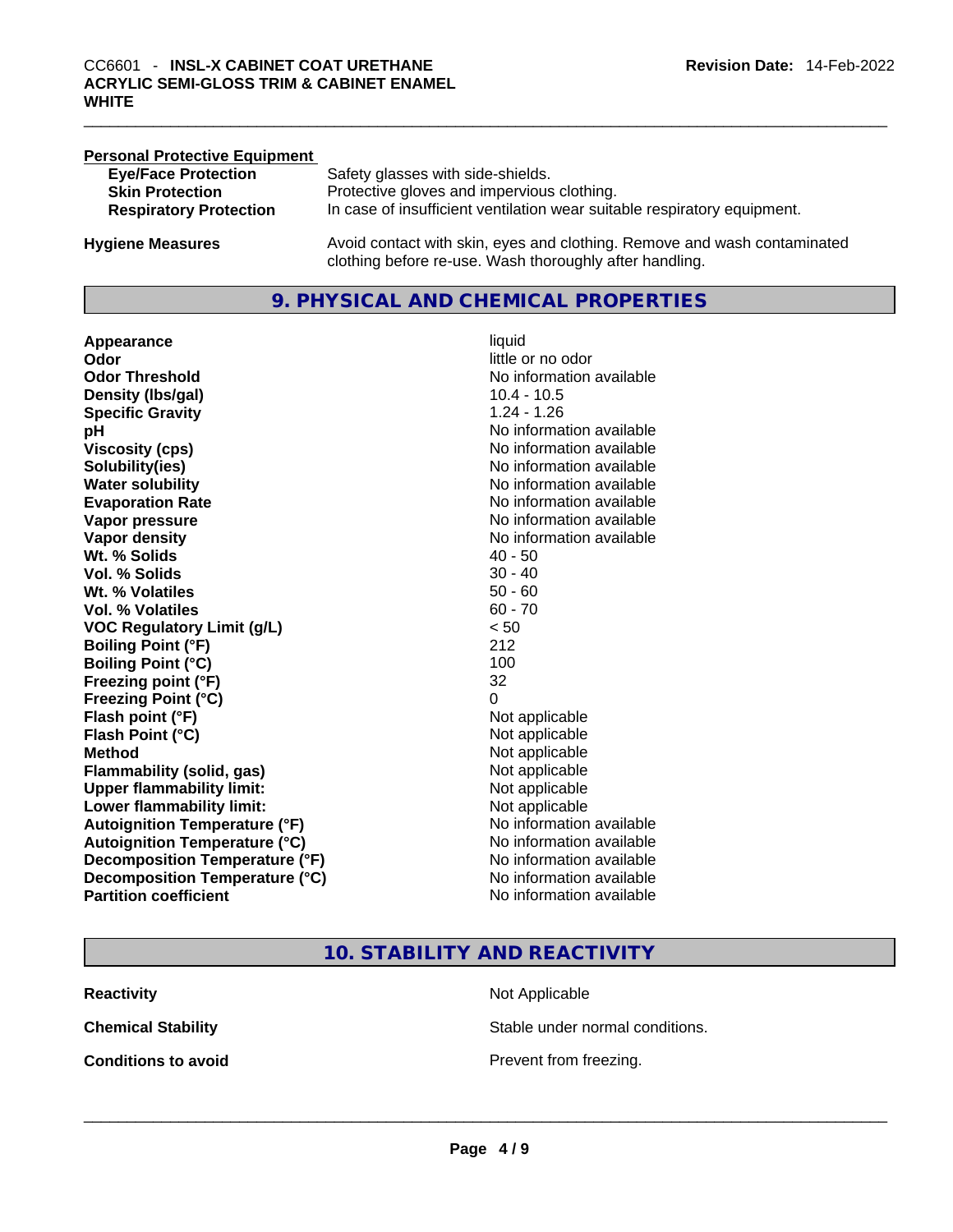| <b>Incompatible Materials</b>            | No materials to be especially mentioned.                                                                          |  |
|------------------------------------------|-------------------------------------------------------------------------------------------------------------------|--|
| <b>Hazardous Decomposition Products</b>  | None under normal use.                                                                                            |  |
| Possibility of hazardous reactions       | None under normal conditions of use.                                                                              |  |
|                                          | 11. TOXICOLOGICAL INFORMATION                                                                                     |  |
| <b>Product Information</b>               |                                                                                                                   |  |
| Information on likely routes of exposure |                                                                                                                   |  |
| <b>Principal Routes of Exposure</b>      | Eye contact, skin contact and inhalation.                                                                         |  |
| <b>Acute Toxicity</b>                    |                                                                                                                   |  |
| <b>Product Information</b>               | No information available                                                                                          |  |
|                                          | Symptoms related to the physical, chemical and toxicological characteristics                                      |  |
| <b>Symptoms</b>                          | No information available                                                                                          |  |
|                                          | Delayed and immediate effects as well as chronic effects from short and long-term exposure                        |  |
| Eye contact<br><b>Skin contact</b>       | May cause slight irritation.<br>Substance may cause slight skin irritation. Prolonged or repeated contact may dry |  |
|                                          | skin and cause irritation.                                                                                        |  |
| <b>Inhalation</b>                        | May cause irritation of respiratory tract.                                                                        |  |
| Ingestion<br><b>Sensitization</b>        | Ingestion may cause gastrointestinal irritation, nausea, vomiting and diarrhea.<br>No information available       |  |
| <b>Neurological Effects</b>              | No information available.                                                                                         |  |
| <b>Mutagenic Effects</b>                 | No information available.                                                                                         |  |
| <b>Reproductive Effects</b>              | No information available.                                                                                         |  |
| <b>Developmental Effects</b>             | No information available.                                                                                         |  |
| <b>Target organ effects</b>              | No information available.                                                                                         |  |
| <b>STOT - single exposure</b>            | No information available.                                                                                         |  |
| <b>STOT - repeated exposure</b>          | No information available.                                                                                         |  |
| Other adverse effects                    | No information available.                                                                                         |  |
| <b>Aspiration Hazard</b>                 | No information available                                                                                          |  |
| <b>Numerical measures of toxicity</b>    |                                                                                                                   |  |
|                                          |                                                                                                                   |  |

**The following values are calculated based on chapter 3.1 of the GHS document**

| ATEmix (oral)                        | 45379 mg/kg |
|--------------------------------------|-------------|
| <b>ATEmix (inhalation-dust/mist)</b> | 339.4 mg/L  |

### **Component Information**

| Chemical name    | Oral LD50          | Dermal LD50 | <b>Inhalation LC50</b> |
|------------------|--------------------|-------------|------------------------|
| Titanium dioxide | Rat<br>10000 mg/kg |             |                        |
| 13463-67-7       |                    |             |                        |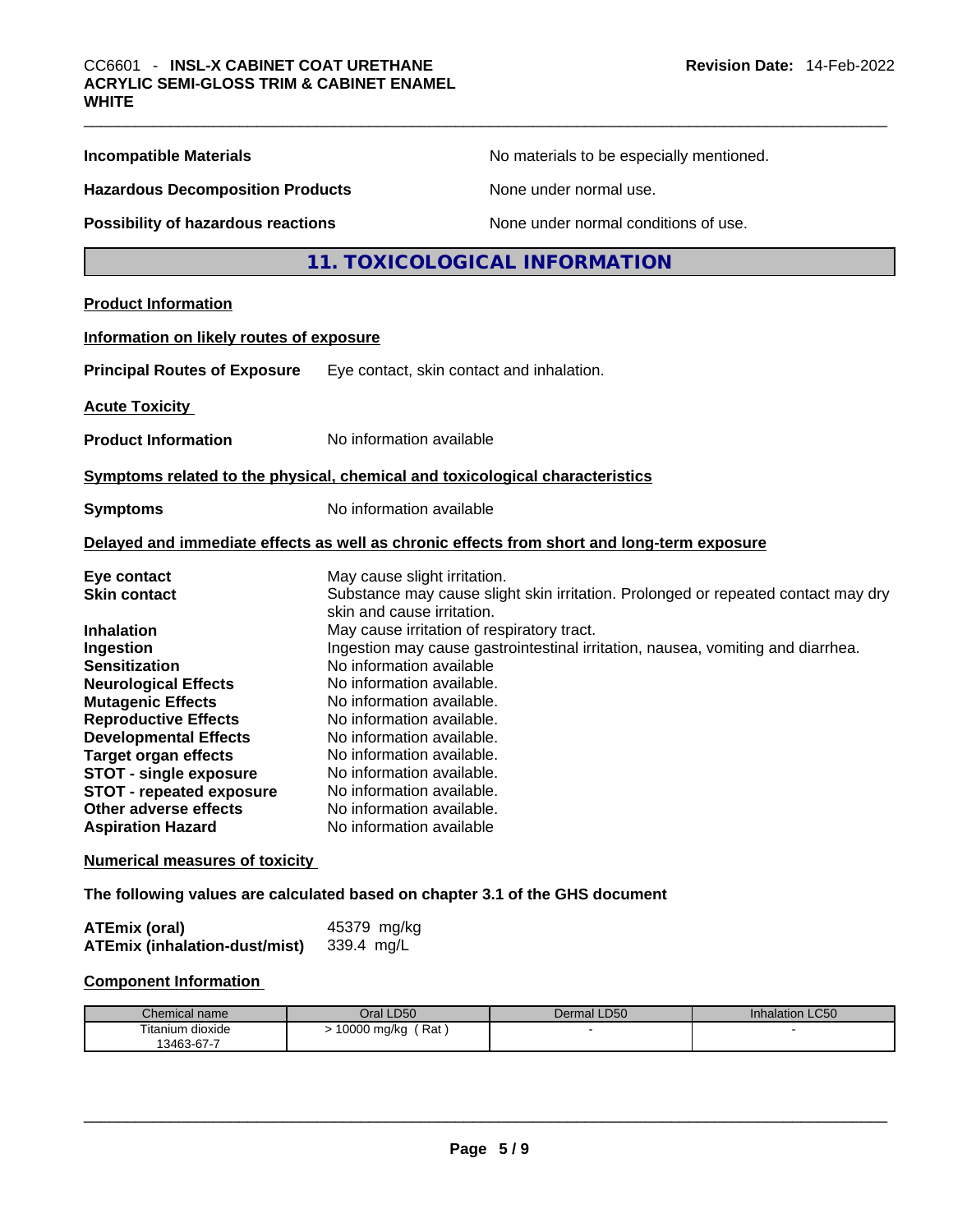### **Chronic Toxicity**

### **Carcinogenicity**

*The information below indicates whether each agency has listed any ingredient as a carcinogen:.* 

| <b>Chemical name</b>    | IARC                 | <b>NTP</b> | OSHA   |  |
|-------------------------|----------------------|------------|--------|--|
|                         | 2Β<br>Possible Human |            | ∟isted |  |
| ` Titanium ⊾<br>dioxide | Carcinoɑen           |            |        |  |

• Although IARC has classified titanium dioxide as possibly carcinogenic to humans (2B), their summary concludes: "No significant exposure to titanium dioxide is thought to occur during the use of products in which titanium dioxide is bound to other materials, such as paint."

### **Legend**

IARC - International Agency for Research on Cancer NTP - National Toxicity Program OSHA - Occupational Safety & Health Administration

**12. ECOLOGICAL INFORMATION** 

### **Ecotoxicity Effects**

The environmental impact of this product has not been fully investigated.

### **Product Information**

### **Acute Toxicity to Fish**

No information available

### **Acute Toxicity to Aquatic Invertebrates**

No information available

### **Acute Toxicity to Aquatic Plants**

No information available

### **Persistence / Degradability**

No information available.

### **Bioaccumulation**

There is no data for this product.

### **Mobility in Environmental Media**

No information available.

### **Ozone**

No information available

### **Component Information**

### **Acute Toxicity to Fish**

Titanium dioxide

 $LC50:$  > 1000 mg/L (Fathead Minnow - 96 hr.)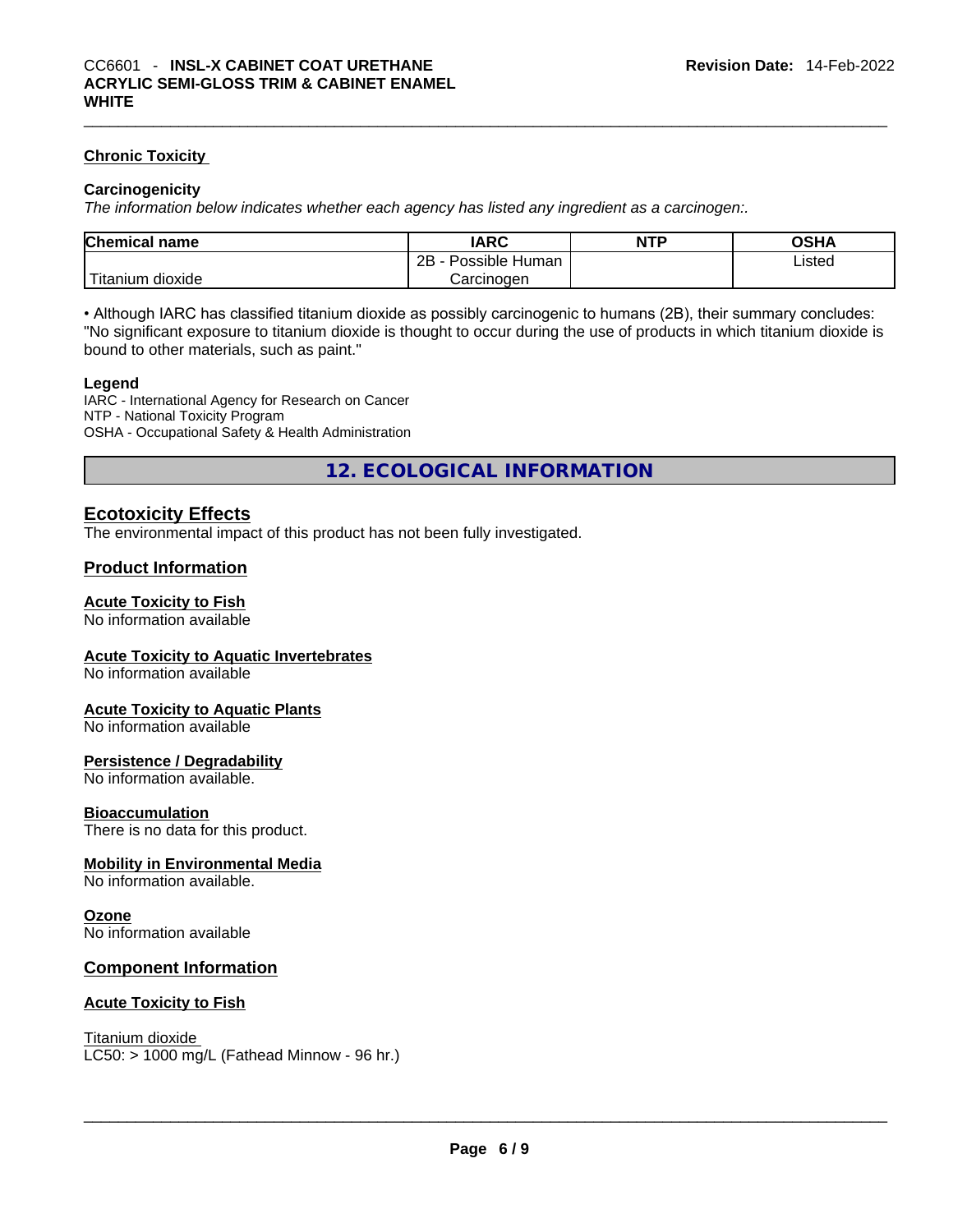### **Acute Toxicity to Aquatic Invertebrates**

No information available

### **Acute Toxicity to Aquatic Plants**

No information available

|                              | 13. DISPOSAL CONSIDERATIONS                                                                                                                                                                                               |
|------------------------------|---------------------------------------------------------------------------------------------------------------------------------------------------------------------------------------------------------------------------|
| <b>Waste Disposal Method</b> | Dispose of in accordance with federal, state, and local regulations. Local<br>requirements may vary, consult your sanitation department or state-designated<br>environmental protection agency for more disposal options. |
|                              | 14. TRANSPORT INFORMATION                                                                                                                                                                                                 |
| <b>DOT</b>                   | Not regulated                                                                                                                                                                                                             |
| <b>ICAO/IATA</b>             | Not regulated                                                                                                                                                                                                             |
| <b>IMDG/IMO</b>              | Not regulated                                                                                                                                                                                                             |
|                              | <b>15. REGULATORY INFORMATION</b>                                                                                                                                                                                         |
| International Inventories    |                                                                                                                                                                                                                           |

### **International Inventories**

| <b>TSCA: United States</b> | Yes - All components are listed or exempt. |
|----------------------------|--------------------------------------------|
| DSL: Canada                | Yes - All components are listed or exempt. |

### **Federal Regulations**

### **SARA 311/312 hazardous categorization**

| Acute health hazard               | No  |  |
|-----------------------------------|-----|--|
| Chronic Health Hazard             | No. |  |
| Fire hazard                       | Nο  |  |
| Sudden release of pressure hazard | Nο  |  |
| Reactive Hazard                   | N∩  |  |
|                                   |     |  |

### **SARA 313**

Section 313 of Title III of the Superfund Amendments and Reauthorization Act of 1986 (SARA). This product contains a chemical or chemicals which are subject to the reporting requirements of the Act and Title 40 of the Code of Federal Regulations, Part 372:

*None*

### **Clean Air Act,Section 112 Hazardous Air Pollutants (HAPs) (see 40 CFR 61)**

This product contains the following HAPs: \_\_\_\_\_\_\_\_\_\_\_\_\_\_\_\_\_\_\_\_\_\_\_\_\_\_\_\_\_\_\_\_\_\_\_\_\_\_\_\_\_\_\_\_\_\_\_\_\_\_\_\_\_\_\_\_\_\_\_\_\_\_\_\_\_\_\_\_\_\_\_\_\_\_\_\_\_\_\_\_\_\_\_\_\_\_\_\_\_\_\_\_\_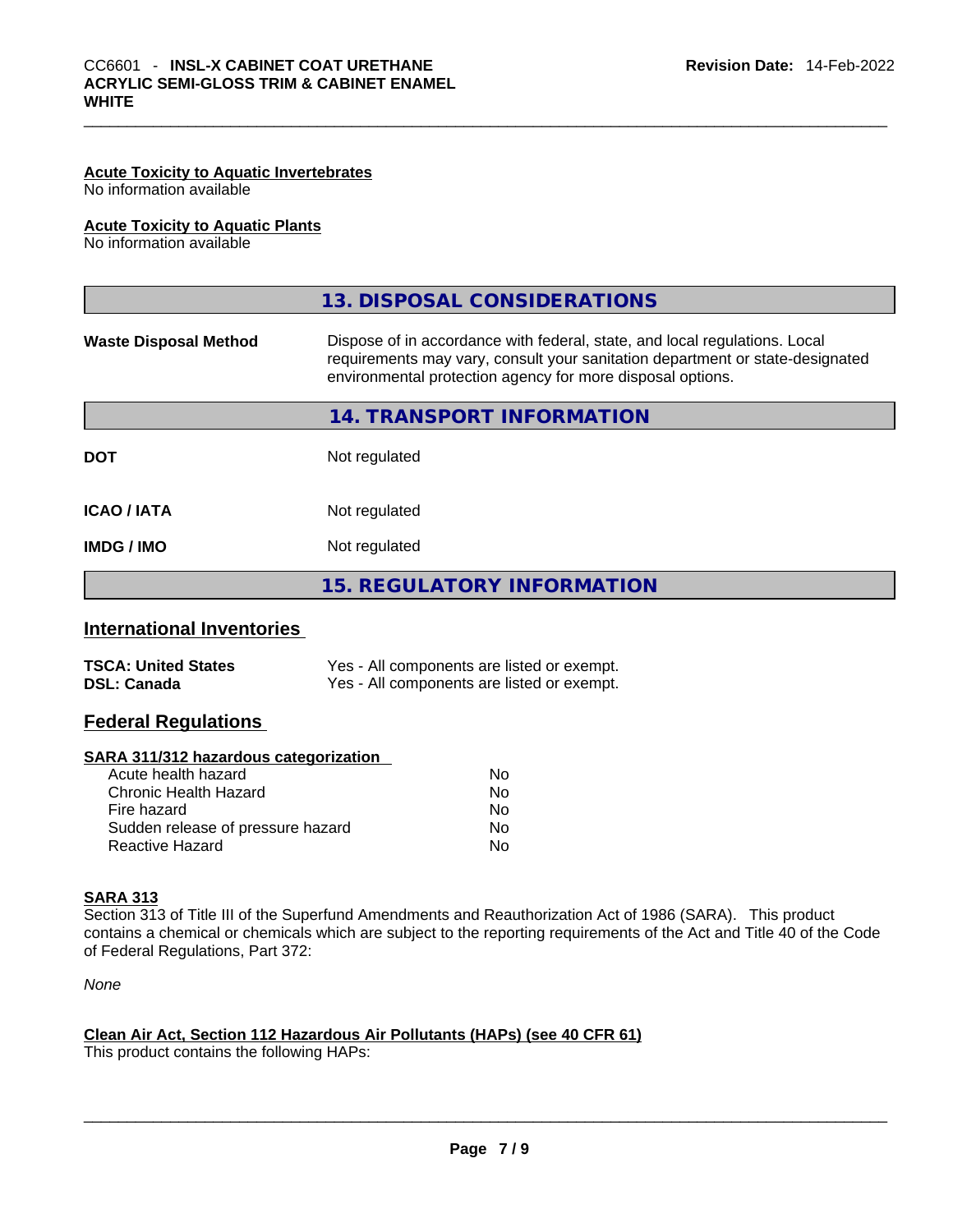*None*

### **US State Regulations**

### **California Proposition 65**

**WARNING:** This product can expose you to chemicals including Titanium dioxide, which are known to the State of California to cause cancer, and Ethylene glycol which are known to the State of California to cause birth defects or other reproductive harm. For more information go to www.P65Warnings.ca.gov

### **State Right-to-Know**

| $\sim$<br>.<br>$  -$<br>. IF<br>ми<br>---<br>$\sim$ | ма<br>コレいこ | <b>Nev</b><br>.lersev | . |
|-----------------------------------------------------|------------|-----------------------|---|
| --<br>l itanıum<br>dioxide                          |            |                       |   |

### **Legend**

X - Listed

### **16. OTHER INFORMATION**

|  | HMIS - | <b>Health: 1</b> | <b>Flammability: 0</b> | <b>Reactivity: 0 PPE: -</b> |  |
|--|--------|------------------|------------------------|-----------------------------|--|
|--|--------|------------------|------------------------|-----------------------------|--|

### **HMIS Legend**

- 0 Minimal Hazard
- 1 Slight Hazard
- 2 Moderate Hazard
- 3 Serious Hazard
- 4 Severe Hazard
- \* Chronic Hazard
- X Consult your supervisor or S.O.P. for "Special" handling instructions.

Note: The PPE rating has intentionally been left blank. Choose appropriate PPE that will protect employees from the hazards the material will *present under the actual normal conditions of use.* 

*Caution: HMISÒ ratings are based on a 0-4 rating scale, with 0 representing minimal hazards or risks, and 4 representing significant hazards or risks. Although HMISÒ ratings are not required on MSDSs under 29 CFR 1910.1200, the preparer, has chosen to provide them. HMISÒ ratings are to be used only in conjunction with a fully implemented HMISÒ program by workers who have received appropriate HMISÒ training. HMISÒ is a registered trade and service mark of the NPCA. HMISÒ materials may be purchased exclusively from J. J. Keller (800) 327-6868.* 

 **WARNING!** If you scrape, sand, or remove old paint, you may release lead dust. LEAD IS TOXIC. EXPOSURE TO LEAD DUST CAN CAUSE SERIOUS ILLNESS, SUCH AS BRAIN DAMAGE, ESPECIALLY IN CHILDREN. PREGNANT WOMEN SHOULD ALSO AVOID EXPOSURE.Wear a NIOSH approved respirator to control lead exposure. Clean up carefully with a HEPA vacuum and a wet mop. Before you start, find out how to protect yourself and your family by contacting the National Lead Information Hotline at 1-800-424-LEAD or log on to www.epa.gov/lead.

**Prepared By Product Stewardship Department** Benjamin Moore & Co.